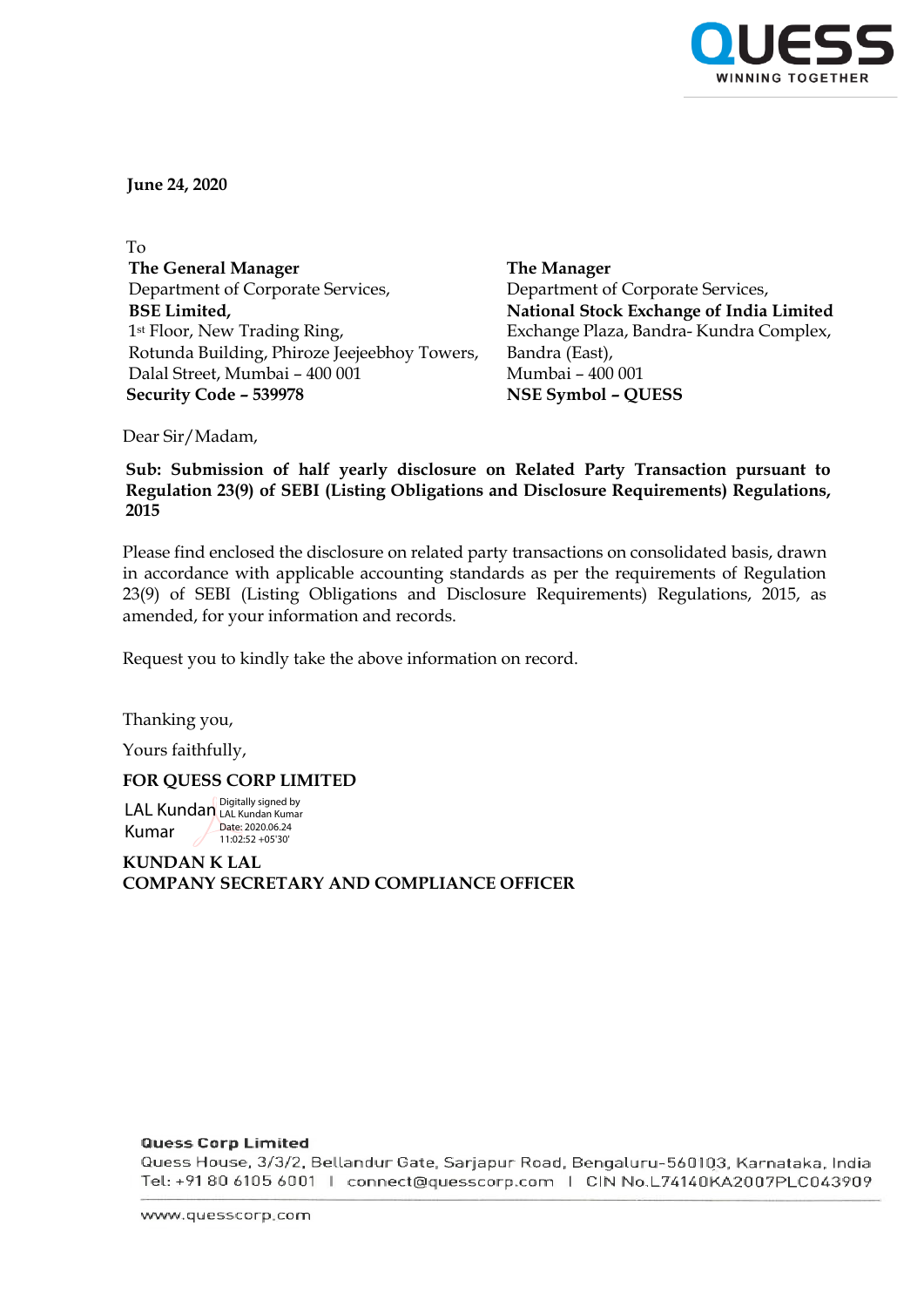#### **Quess Corp Limited Details of related party transactions for the half year ended 31 March 2020**

#### **(i) Name of related parties and description of relationship:**

| Entity having significant influence                                      | Fairfax Financial Holdings Limited<br>Fairbridge Capital (Mauritius) Limited<br>Thomas Cook (India) Limited (upto 1 April 2019)<br>National Collateral Management Services Limited<br>Fairfax (US) Inc.<br>Net Resources Investments Private Limited<br>Isaac Enterprises Private Limited |
|--------------------------------------------------------------------------|-------------------------------------------------------------------------------------------------------------------------------------------------------------------------------------------------------------------------------------------------------------------------------------------|
| Associates                                                               | Terrier Security Services (India) Private Limited<br>Heptagon Technologies Private Limited<br>Quess Recruit, Inc.<br>Quess East Bengal FC Private Limited<br>Agency Pekerjaan Quess Recruit SDN. BHD<br>Trimax Smart Infraprojects Private Limited (upto 15 October 2019)                 |
| Joint Venture                                                            | Himmer Industrial Services (M) Sdn. Bhd.                                                                                                                                                                                                                                                  |
| Entity having common directors                                           | Go Digit Infoworks Service Private Limited<br>Go Digit General Insurance Limited                                                                                                                                                                                                          |
| Entities in which key managerial<br>personnel have significant influence | <b>Careworks Foundation</b>                                                                                                                                                                                                                                                               |
| Key executive management personnel                                       |                                                                                                                                                                                                                                                                                           |
| Ajit Isaac                                                               | Chairman & Managing Director                                                                                                                                                                                                                                                              |
| Subrata Kumar Nag                                                        | Executive Director & Chief Executive Officer (upto 31 March 2020)                                                                                                                                                                                                                         |
| K. Suraj Moraje                                                          | Executive Director (w.e.f 4 November 2019)<br>Group Chief Executive Officer (w.e.f 1 April 2020)                                                                                                                                                                                          |
| Manoj Jain<br>Subramaniam Ramakrishnan<br>Kundan K. Lal                  | Chief Financial Officer (upto 27 June 2019)<br>Chief Financial Officer (w.e.f 27 June 2019)<br>Company Secretary (w.e.f. 17 April 2019)                                                                                                                                                   |

Transactions and balances with its own subsidiaries and step subsidiaries are eliminated on consolidation.

### **(ii) Related party transactions during the year**

|                                                              | (Amount in INR crore) |
|--------------------------------------------------------------|-----------------------|
|                                                              | 1 October 2019        |
| <b>Particulars</b>                                           | to<br>31 March 2020   |
|                                                              |                       |
| <b>Revenue from operations</b>                               |                       |
| Entities having significant influence                        | 5.65                  |
| Entities having common directors                             | 1.93                  |
| Associates                                                   | 9.57                  |
| Entity in which key managerial<br>personnel have significant | 3.30                  |
| Other expenses                                               |                       |
| Entities having significant influence                        | 2.48                  |
| Associates                                                   | 14.36                 |
| <b>Finance costs</b>                                         |                       |
| Entities having significant influence                        | 0.27                  |
| Other income                                                 |                       |
| Associates                                                   | 6.69                  |
| Intangible assets under development                          |                       |
| Associates                                                   | 0.23                  |
| <b>Tangible assets</b>                                       |                       |
| Associates                                                   | 0.03                  |
|                                                              |                       |